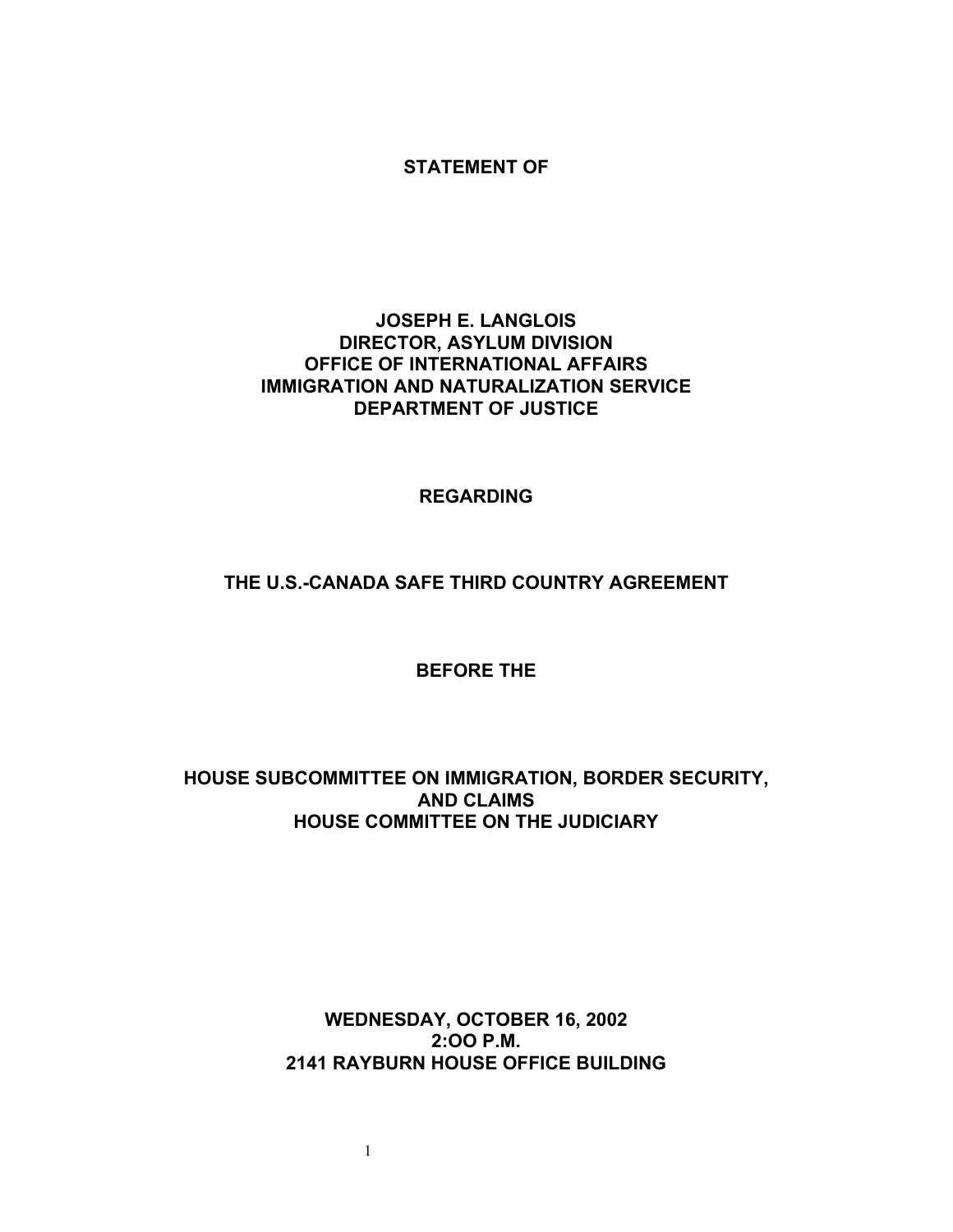#### Mr. Chairman and Members of the Committee:

I thank you for the opportunity to discuss the proposed "safe third country" agreement between the United States and Canada. This proposed agreement would allocate responsibility between the United States and Canada for processing claims of certain asylum-seekers, enhancing the two nations' ability to manage, in an orderly fashion, asylum claims brought by persons crossing our common border. The proposed agreement would cover asylum-seekers arriving at ports of entry on the land border between the United States and Canada. With certain important exceptions, these persons will be required to present any asylum claim to the country from which they came to the port of entry, rather than the country they are next seeking to enter. That is, an asylum- seeker must seek asylum in Canada, if seeking to enter the United States from Canada at a land border port of entry, or in the United States, if seeking to enter Canada from the United States, unless an exception applies. Consistent with the statutory authority that Congress put in place a half decade ago, the proposed agreement is founded on the premise that there can appropriately be limits on the ability of an asylum-seeker to choose a country of refuge, so long as that asylum-seeker has a full and fair opportunity to present a claim for protection, and to receive asylum if he or she is a refugee.

On December 3, 2001, Attorney General John Ashcroft signed an accord with then Minister of Citizenship and Immigration Canada, Elinor Caplan, and the Solicitor General of Canada, Lawrence MacAuley agreeing "to begin discussions on a safe third country exception to the right to apply for asylum. Such an arrangement would limit the access of asylum-seekers, under appropriate circumstances, to the system of only one of the two countries." The agreement became a critical element of the 30-point Action Plan under the Smart Border Declaration signed by Governor Tom Ridge, Director of Homeland Security, and Deputy Foreign Minister John Manley of Canada on December 12, 2001. This blueprint action plan has four pillars: the secure flow of people; the secure flow of goods; secure infrastructure; and information sharing. This safe third country agreement has become a critical element of realizing our broader goals to ensure a secure flow of people and, therefore, must be viewed in the context of the mutually beneficial 30 point Action Plan and related measures taken by Canada and the United States.

In outlining for you how the proposed agreement would operate, I would like to emphasize four key points about the proposed agreement. First, the United States and Canada each have asylum systems that are among the best in the world. Second, the proposed agreement has been constructed carefully to apply to individuals where it is clear that the individual is arriving from the other country and to ensure that no asylum-seeker would be returned home without first having the claim decided in one of those two systems. Third, the proposed agreement has a broad family unity exception, so that an asylumseeker with family in one of the two countries may join those family members to pursue the asylum claim, even if the agreement would otherwise call for return to the other country. Fourth, the government has engaged in an extraordinarily open process developing the proposed agreement, consulting at various points with congressional staff, the staff of the United Nations High Commissioner for Refugees, and with representatives of non-government organizations.

Under the proposed agreement, the U.S. and Canada would return asylum-seekers arriving at land border ports of entry to the "country of last presence" for the determination of a "refugee status claim," unless one of the exceptions listed in the proposed agreement applies. In addition to asylum-seekers arriving at Canada-U.S. land border ports-of-entry, the proposed agreement addresses those who seek protection while being removed from either Canada or the United States and transiting through the other country. A person being removed from the United States who is transiting Canada when he or she requests protection shall be permitted onward movement to the country to which he or she is being removed, if the protection claim was rejected by the United States prior to removal. If the claim was not adjudicated by the United States, the person shall be returned to the United States to have the protection claim examined in accordance with U.S. immigration law.

We decided to limit the proposed agreement to individuals arriving at our shared land border ports of entry or being removed through Canada or the United States, because these are the only places where it is incontrovertible that the person was present in the other country. This limitation ensures that adjudications under the proposed agreement will be as simple and speedy as possible. It avoids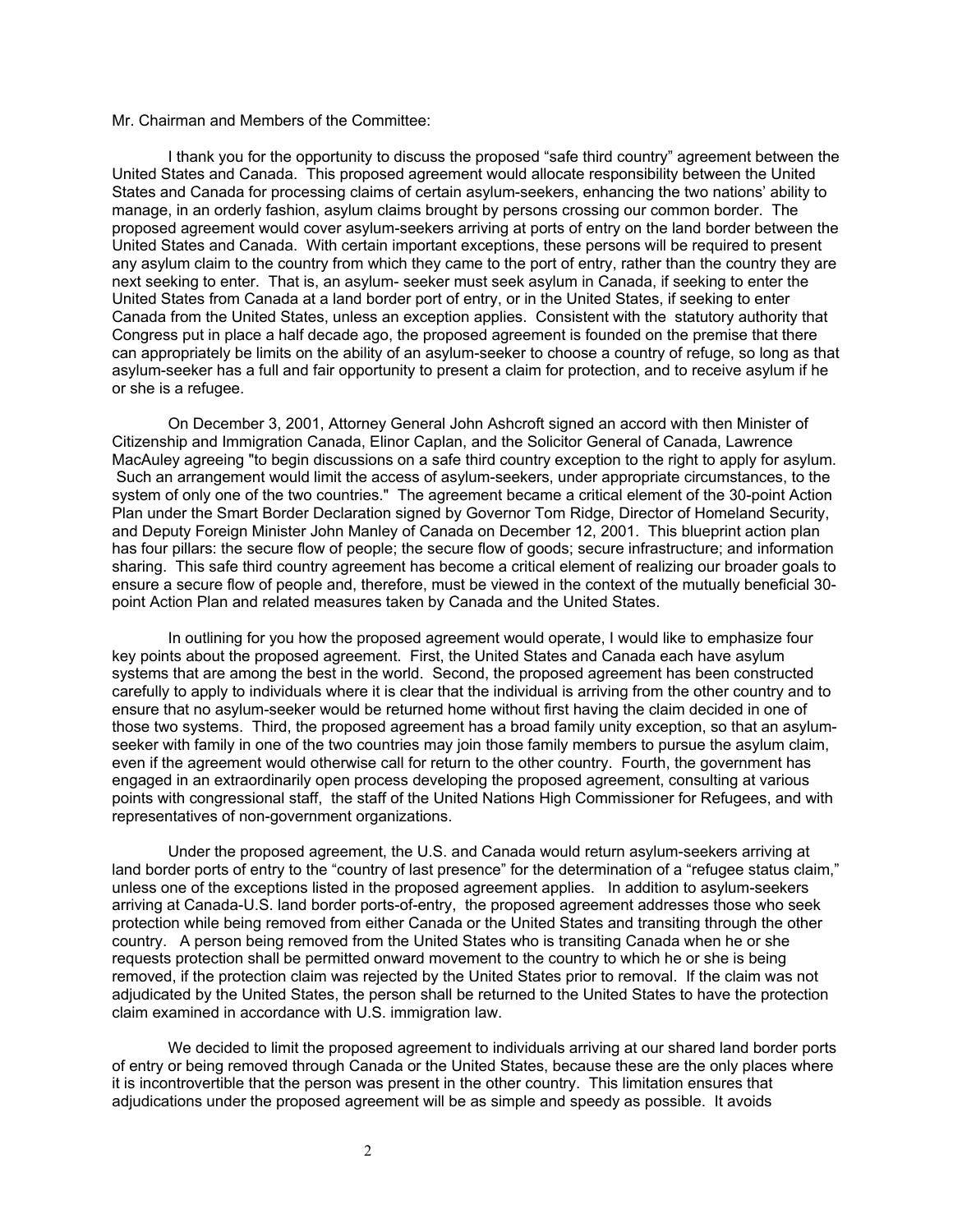prolonged determinations of an asylum-seeker's itinerary, which in some cases, may be impossible to ascertain with a degree of certainty and, in other cases may be as complex as the determination of the individual's protection need. By limiting the proposed agreement in this way, we also avoid conflicts with the government of Canada over whether an individual did or did not transit through the United States en route to Canada or vice versa.

In addition to making the proposed agreement simple and straightforward with respect to whom it applies to, we made it clear that each individual's protection concerns must be heard. The proposed agreement specifically requires that any asylum-seeker returned to the United States or Canada under the proposed agreement will not be removed to another country without an adjudication of the asylum claim. This avoids placing refugees in a situation where they are bounced from one country to another with no country taking responsibility for assessing the refugee claim – the so called "refugee-in-orbit" problem that has arisen under the Dublin Convention in Europe.

With the principle of family unity in mind, we sought and obtained in the proposed agreement a generous exemption for family members, such that asylum-seekers with spouses, sons, daughters, parents, legal guardians, siblings, grandparents, grandchildren, aunts, uncles, nieces and nephews will be allowed to reunite with family members in either the United States or Canada, overriding the obligation of the "country of last presence" to take the asylum seeker back. This exception applies as long as the anchor relative has lawful status, other than as a visitor, or has a pending asylum claim in the country where the person is seeking asylum. The range of family members who may qualify as anchor relatives is far broader than those recognized under other provisions of immigration law by including grandparents, grandchildren, siblings, aunts, uncles, nieces, and nephews.

The proposed agreement also contains exceptions for unaccompanied minors and legal entrants who have a validly issued visa by the receiving party or are not required to obtain a visa. Importantly, the proposed agreement contains a provision that allows the United States and Canada the discretion to exempt an asylum-seeker from the agreement based on public interest considerations.

Finally, I would like to share with you the consultations we engaged in when developing the proposed agreement and certain changes to the draft resulting from those consultations. After agreeing to an initial draft in June 2002, both the U.S. and Canada met with the United Nations High Commissioner for Refugees and their respective non-governmental organizations ("NGOs") to solicit comments on the draft. INS and Department of State officials also met with Congressional staff, providing background information on the proposed agreement. Members of the public were offered an opportunity to address the terms and implications of the proposed safe third country agreement at two meetings held at INS headquarters. The first, in January 2002, was attended by the INS Office of the General Counsel, INS Office of International Affairs-Asylum Division, and NGOs. The second, in August 2002, was open to the public and was announced by publication of a meeting notice in the Federal Register on July 12, 2002. The June 2002 version of the proposed agreement also was made available to the public on the Service's Website prior to the August meeting. At that meeting, the Department of State's Office of Population, Refugees and Migration joined INS officials in addressing the public's questions and concerns.

Many of the NGO and UNHCR comments have mirrored the principles with which the United States has negotiated the proposed agreement: (1) the agreement must guarantee that persons subject to it would have their refugee claims heard in one of the two countries; (2) the agreement should not act to separate families; and (3) it would be applied only in circumstances with limited factual issues, i.e., at land border ports of entry where it is clear that the person is arriving directly from the other country. After considering the comments received, we resumed negotiations with Canada, finding ways to address the public comments in ways that enhance our adherence to these principles.

Several NGOs urged us to include a transit exception for persons who entered one country simply for the purpose of proceeding to the other to seek asylum there. After considering this suggestion, both the U.S. and Canada agreed that such an exception should not be included. The main reason is that a transit exception would require a significantly more complex process for determining whether an individual was subject to return under the agreement, which would prolong and complicate the determination